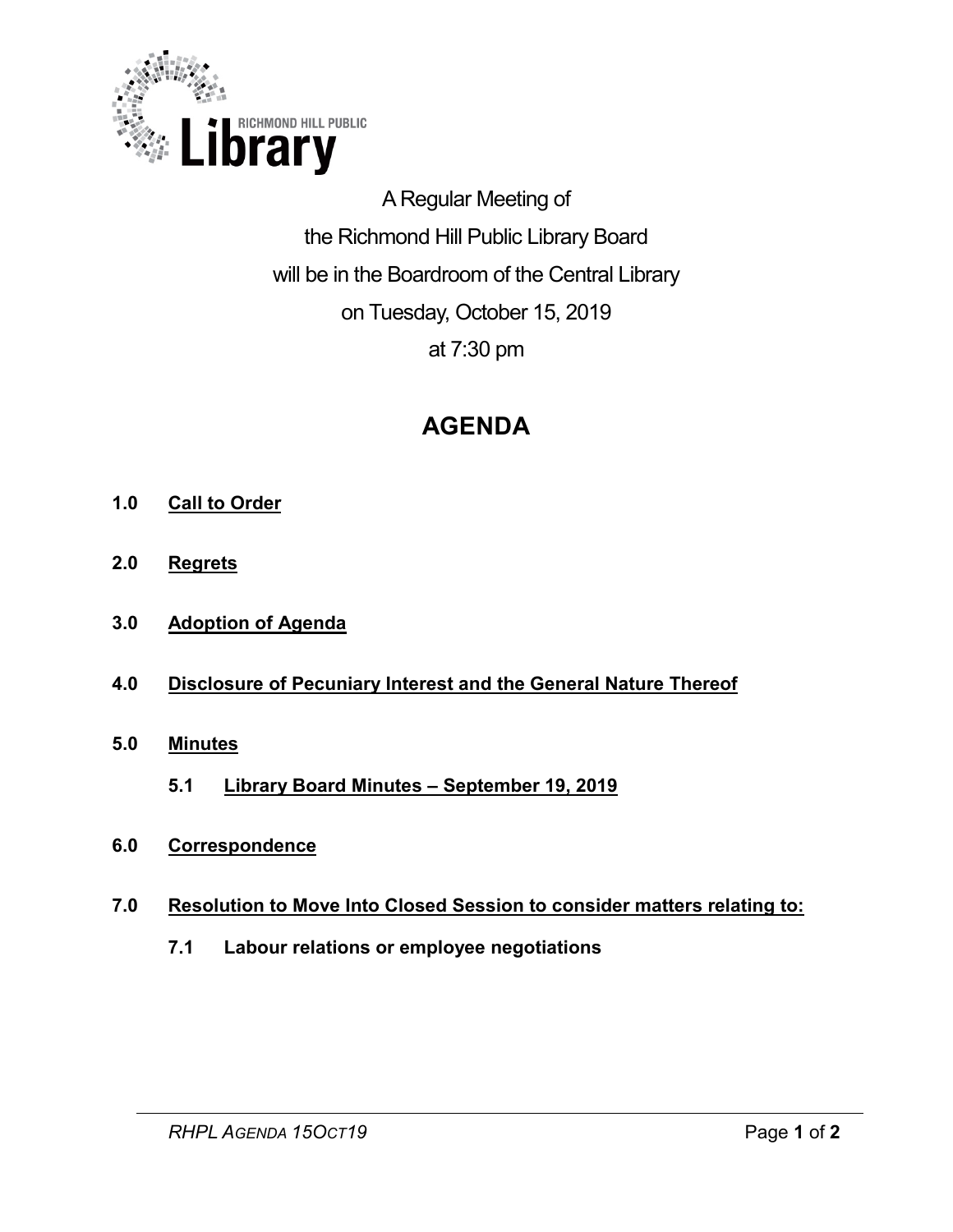## **8.0 Resolution to Reconvene in Open Session**

### **9.0 Adoption of Recommendations Arising from Closed Session (if any)**

#### **10.0 Member Announcements**

#### **11.0 Date of Next Meeting**

The next meeting of the Library Board will be held on **Tuesday, November 21, 2019 at 7:30 p.m**. at Central Library in the Boardroom.

*\*\*Please advise Louise Procter Maio of regrets for attendance, by noon on Tuesday, October 15, 2019 at 905–884–9288, extension 5041 or e-mail: [lproctermaio@rhpl.ca](mailto:lproctermaio@rhpl.ca)*

*To request alternate formats of this document please contact Susan Quinn at 905–884-9288, extension 5060 or e-mail: [squinn@rhpl.ca](mailto:squinn@rhpl.ca)*